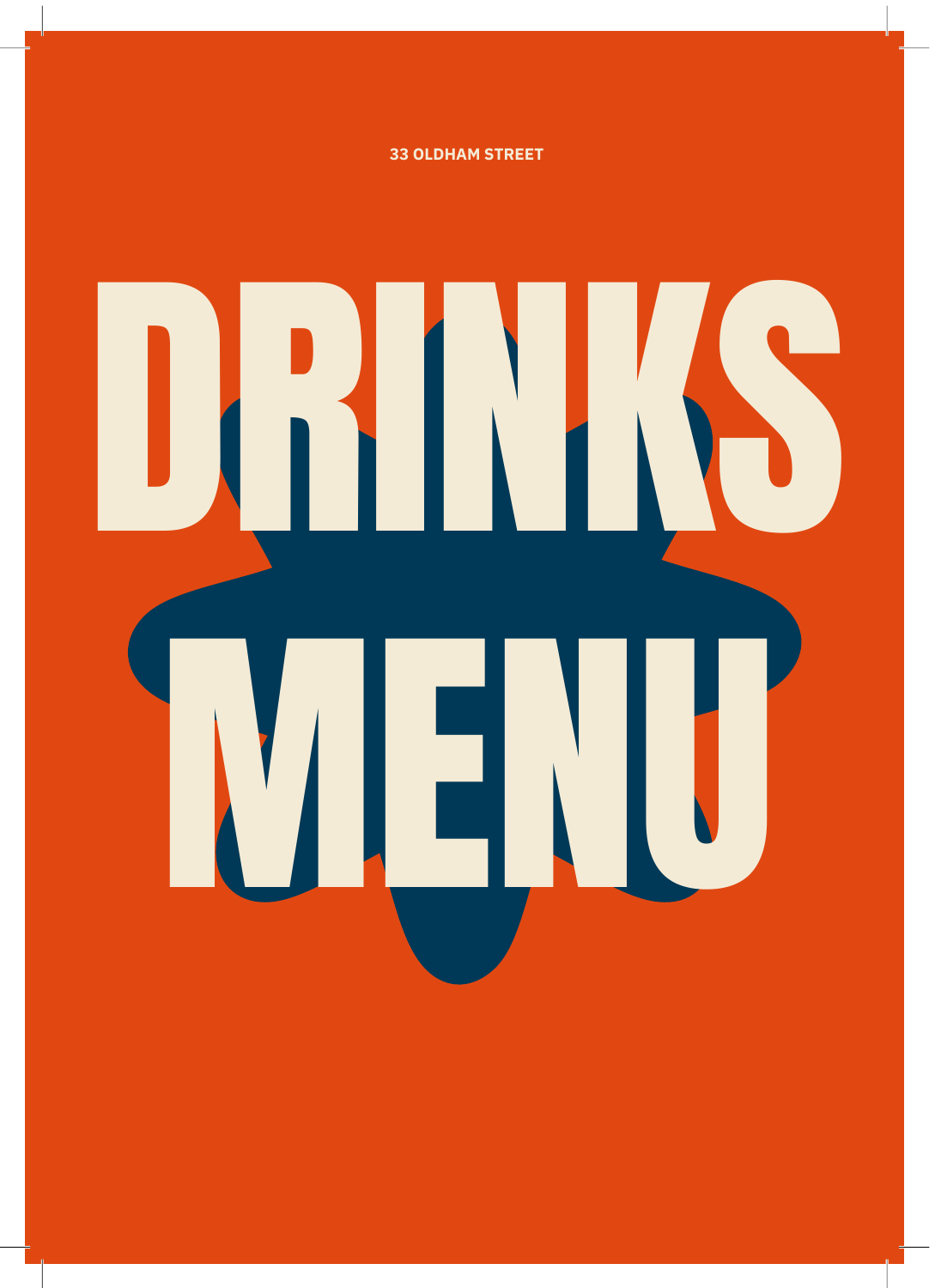|                               | HALF           | PINT           |
|-------------------------------|----------------|----------------|
|                               |                |                |
| PERONI                        | 3              | 5.50           |
| GUINNESS                      | 2.75           | 4.75           |
| CAMDEN PALE                   | 3              | 4.95           |
| CAMDEN HELLS                  | 3              | 4.95           |
| CORONA                        | 3              | 5.70           |
| KINGSTON PRESS APPLE          | $\overline{2}$ | $\overline{4}$ |
| KINGSTON PRESS WILD BERRY     | 2.25           | 4.50           |
| KALTENBERG [2 PINTS FOR 6.50] | 2              | 3.75           |
| ASAHI                         | 3              | 5.50           |
| SHIPYARD                      | 2.25           | 4.50           |
| ESTRELLA                      | 3              | 4.95           |

| 33 U M |
|--------|
|        |

| ESTRELLA            | 4.50 |
|---------------------|------|
| CORONA              | 4.50 |
| <b>DESPERADO</b>    | 4.50 |
| DAURA [GLUTEN-FREE] | 4    |
| BECKS [0% ALC]      | 3    |
| SAN MIGUEL [0% ALC] | 3.50 |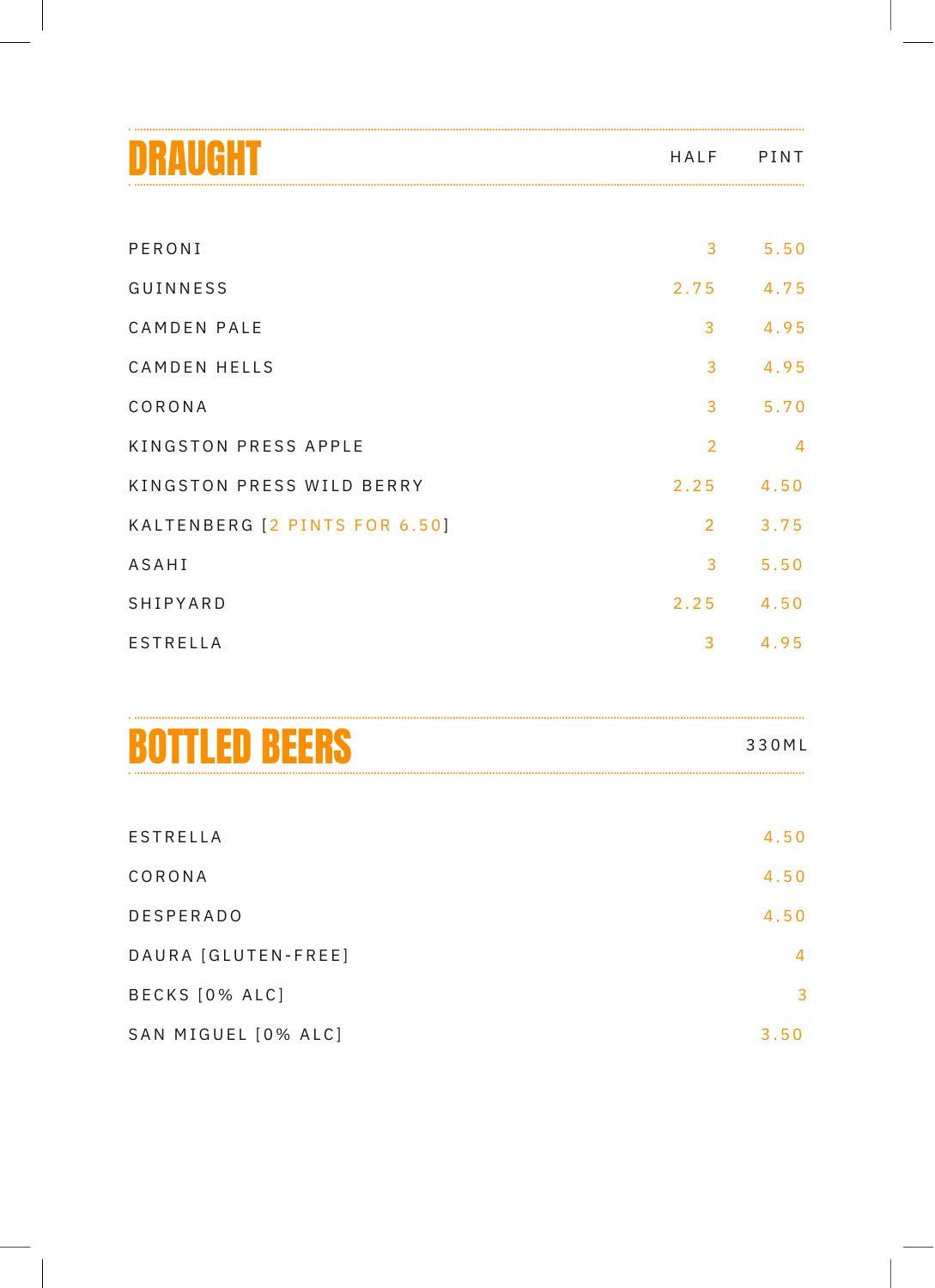|                    | £15 BOTTLE 125ML 175ML       |      |                | 250ML        |
|--------------------|------------------------------|------|----------------|--------------|
|                    |                              |      |                |              |
| SAUVIGNON BLANC    |                              |      | 3.50 4.50      | $\sim$ 6     |
| CHARDONNAY         |                              |      |                | 3.50 4.50 6  |
| PINOT GRIGIO       |                              |      | 3.50 4.50 6.50 |              |
|                    | £16 BOTTLE 125ML 175ML 250ML |      |                |              |
| CABERNET SAUVIGNON |                              |      | 4.80 5.80      | - 7          |
| MERLOT             |                              |      | 4.60 5.80 6.70 |              |
| SHIRAZ             |                              |      | 4.50 5.50 6.50 |              |
| PINOT NOIR         |                              |      | 4.50 5.50 6.50 |              |
|                    | £15 BOTTLE 125ML 175ML       |      |                | 250ML        |
| WHITE ZINFANDEL    |                              | 5.40 |                | 666.80       |
| ROSÉ               |                              | 5.40 |                | 66.80        |
|                    |                              |      |                | 175ML BOTTLE |
| PROSECCO           |                              |      | 5.40           | 22           |
| CHAMPAGNE          |                              |      |                | 50           |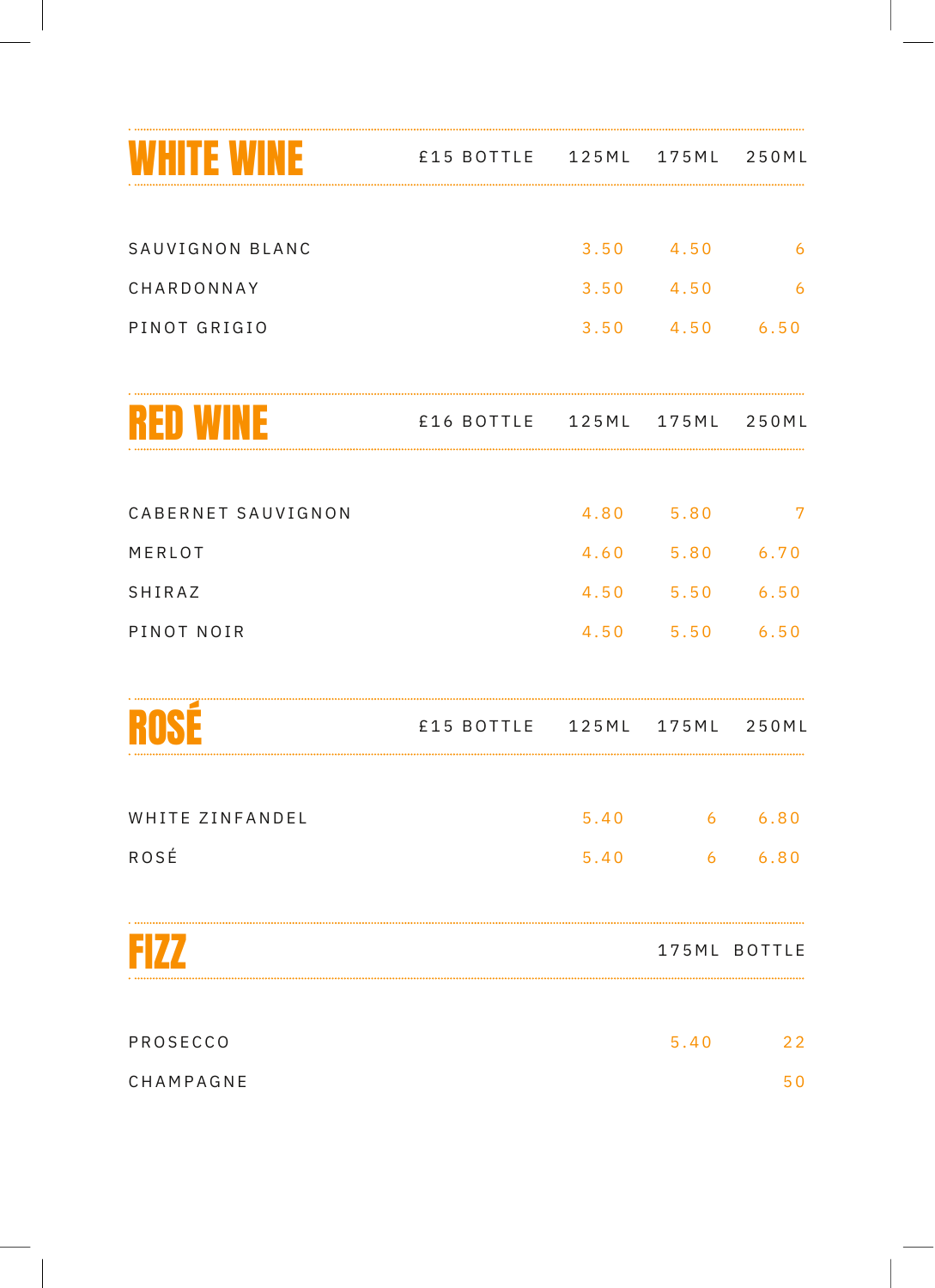|                          | S    | D |
|--------------------------|------|---|
|                          |      |   |
| GORDON'S GIN             | 3.50 | 5 |
| MANCHESTER GIN           | 4    | 6 |
| WHITLEY NEIL             | 4    | 6 |
| - BLOOD ORANGE           |      |   |
| - LEMONGRASS & GINGER    |      |   |
| $-$ RASPBERRY            |      |   |
| - PARMA VIOLET           |      |   |
| - ALOE AND CUCUMBER      |      |   |
| - RHUBARB AND GINGER     |      |   |
| <b>BOMBAY SAPPHIRE</b>   | 5    | 9 |
| <b>BOMBAY BRAMBLE</b>    | 5    | 9 |
| TANQUERAY ORANGE SEVILLA | 5    | 9 |
|                          |      |   |
|                          | S    | D |
|                          |      |   |
| KRAKEN BLACK SPICED RUM  | 4    | 7 |
| CAPTAIN MORGAN DARK RUM  | 4    | 7 |
| <b>BACARDI</b>           | 4    | 6 |
| BACARDI COCONUT          | 5    | 8 |

All of our mixers are an extra £1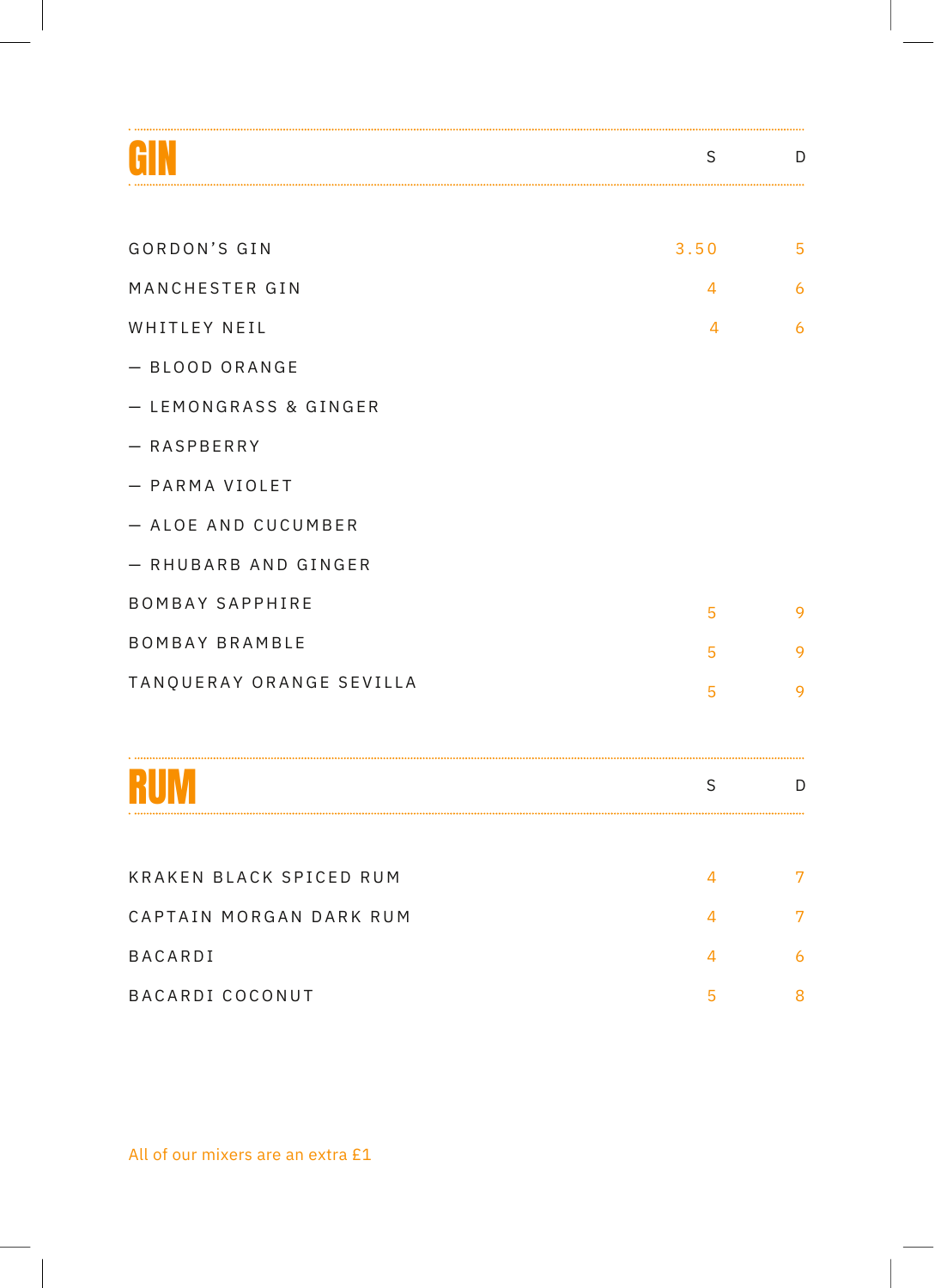|                             | S    | D    |
|-----------------------------|------|------|
|                             |      |      |
| ABSOLUTE VODKA              | 4    | 7    |
| ABSOLUTE VODKA CITRON       |      | 8    |
| ABSLUTE VODKA MANGO         |      | 8    |
| ABSOLUTE VODKA RASPBERRY    | 4.50 | 8    |
| ABSOLUTE VODKA PASSIONFRUIT | 4.50 | 8    |
| CÎROC                       | 4.50 | 8    |
| GREY GOOSE                  | 5    | 8.50 |
|                             |      |      |
| IUEURS                      | S    | D    |
|                             |      |      |
| SAMBUCA WHITE               | 3    |      |
| SAMBUCA BLACK               | 3.50 |      |
| PIMMS                       | 2.50 | 4.50 |
| CAMPARI                     | 2.50 | 4.50 |
| <b>JÄGERMEISTER</b>         | 3.50 |      |
| JÄGERBOMB                   | 5    |      |
| <b>BAILEYS</b>              | 3.50 | 4.50 |
| DISARONNO                   | 3.50 | 5    |
| MIDORI                      | 3.50 | 5    |
| KAHLÚA                      | 3.50 | 5    |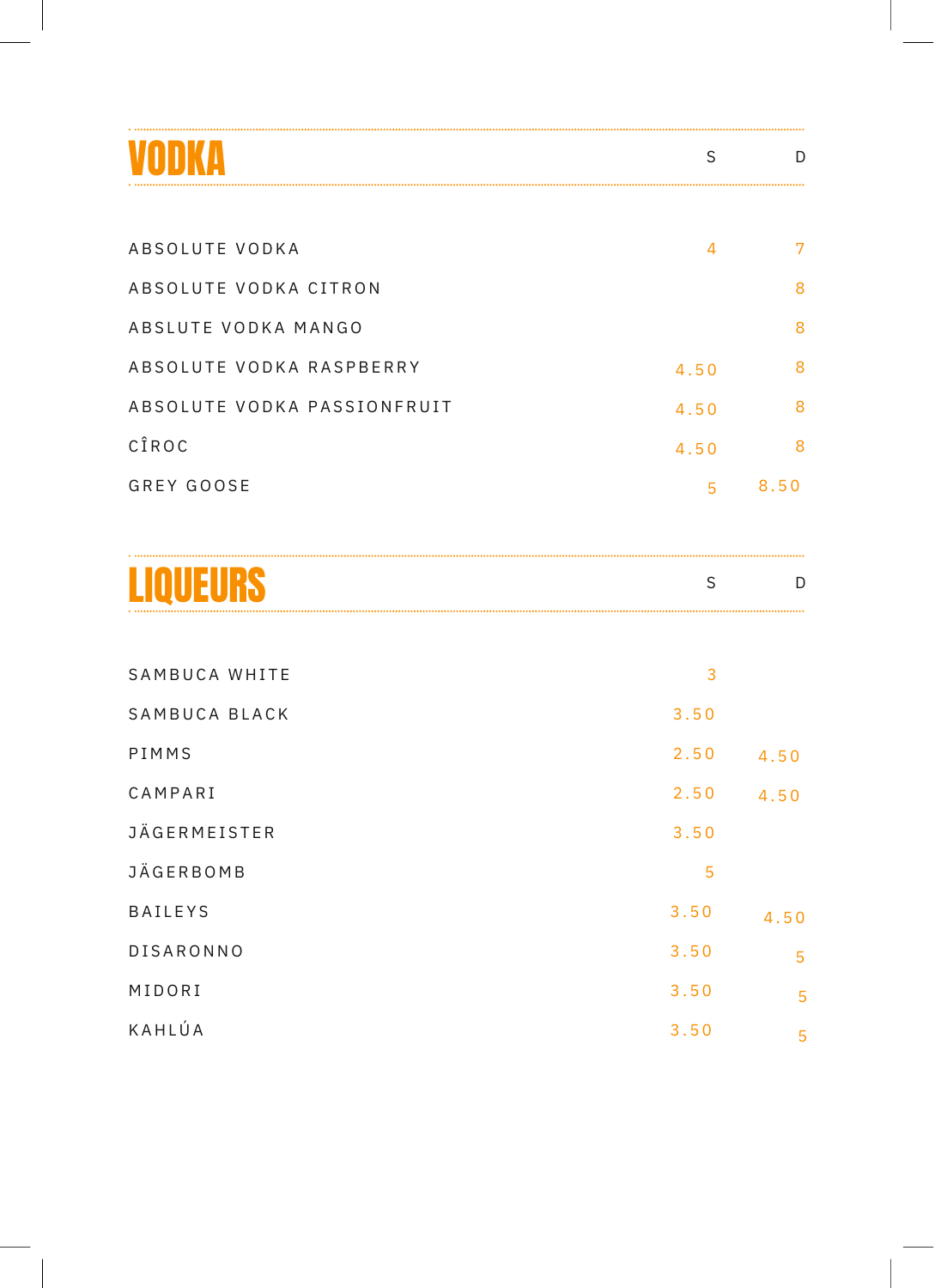## BOURBON

### J C K D A N I E L'S

| JACK DAIEL'S FIRE     | 4 | 7.50 |
|-----------------------|---|------|
| JACK DANEL'S HONEY    | 4 | 7.50 |
| <b>JIM BEAM</b>       | 4 | 7.50 |
| <b>BULLEI BOURBON</b> | 4 | 7.50 |
| <b>GENTLEMAN JACK</b> |   | 8.50 |
| WOODFORD RESERVE      |   | 8    |

|                | S    | D |                 | S |    |
|----------------|------|---|-----------------|---|----|
|                |      |   |                 |   |    |
| MONTE ALBAN    | 3.75 | 6 | <b>HENNESSY</b> | 5 | 8  |
| ESPOLÒN        | 4    | 7 | RÉMY MARTIN     | 6 | 12 |
|                |      |   |                 |   |    |
|                | S    | D |                 |   | D  |
|                |      |   |                 |   |    |
| JOHNNIE WALKER | 5    | 9 | PATRÓN REPOSADO |   | 5  |
| CHIVAS REGAL   | 5    | 9 | PATRÓN HONEY    |   | 5  |
|                |      |   | PATRÓN XO CAFE  |   | 5  |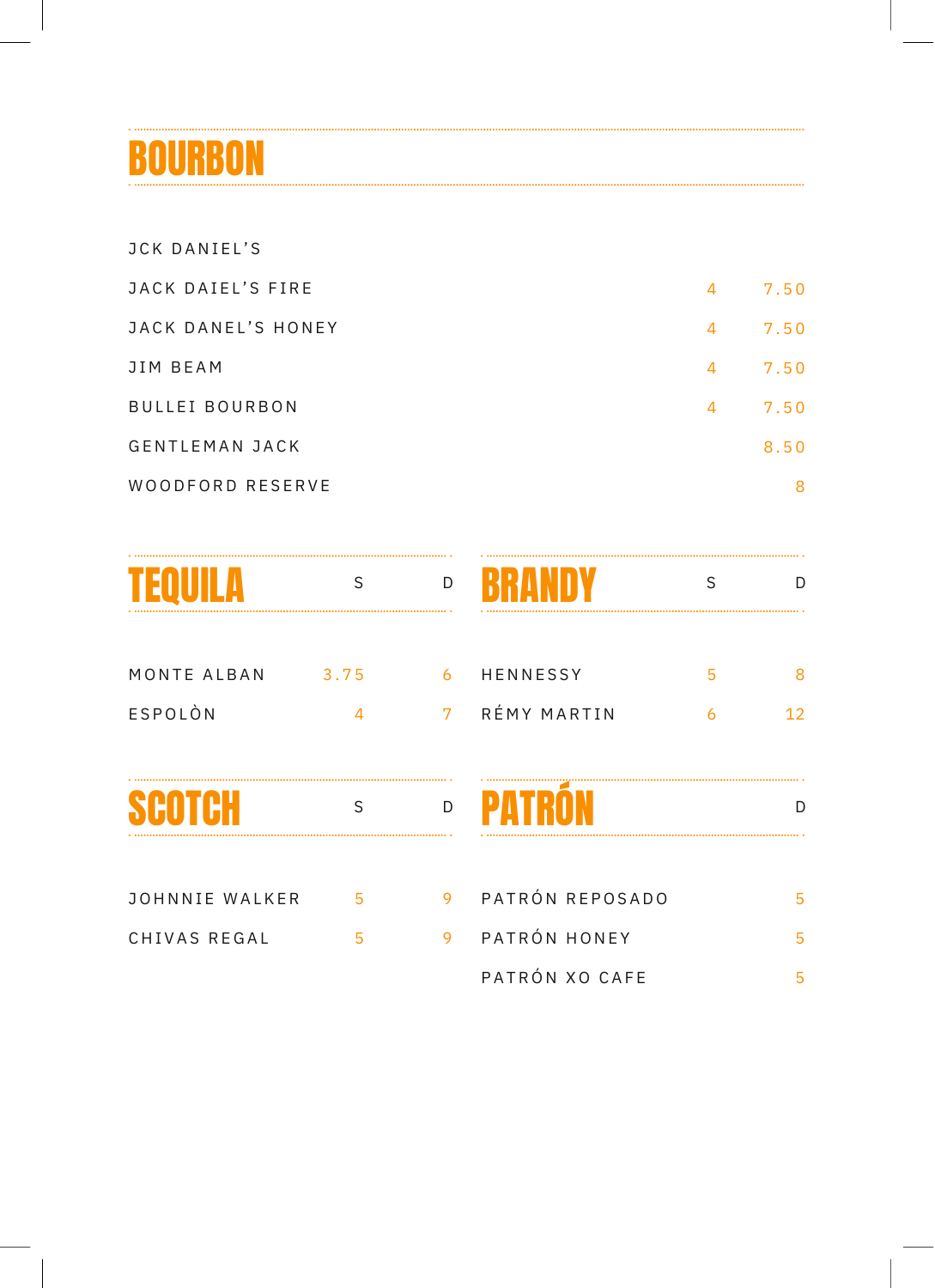| SOUTHERN COMFORT | 3.50 | 5 |
|------------------|------|---|
| JAMESON          |      |   |
| SLANE            |      | 8 |

# SOFT DRINKS & JUICES

| COKE                 | 2.50           |
|----------------------|----------------|
| DIET COKE            | 2.50           |
| LEMONADE             | 2.50           |
| FIZZY VIMTO          | 2.50           |
| ODA                  | $\mathbf{1}$   |
| ODA & LIME           | 1.50           |
| RED BULL             | $\overline{2}$ |
| GINGE BEER           | $\mathbf{1}$   |
| 20                   | 2.50           |
| <b>BOTTLED WATER</b> | $\mathbf{1}$   |
| ORANGE JUICE         | 2              |
| APPLE JUICE          | 2.50           |
| PNEAPPLE JUICE       | 2.50           |
| CRANBERRY JUICE      | 2.50           |